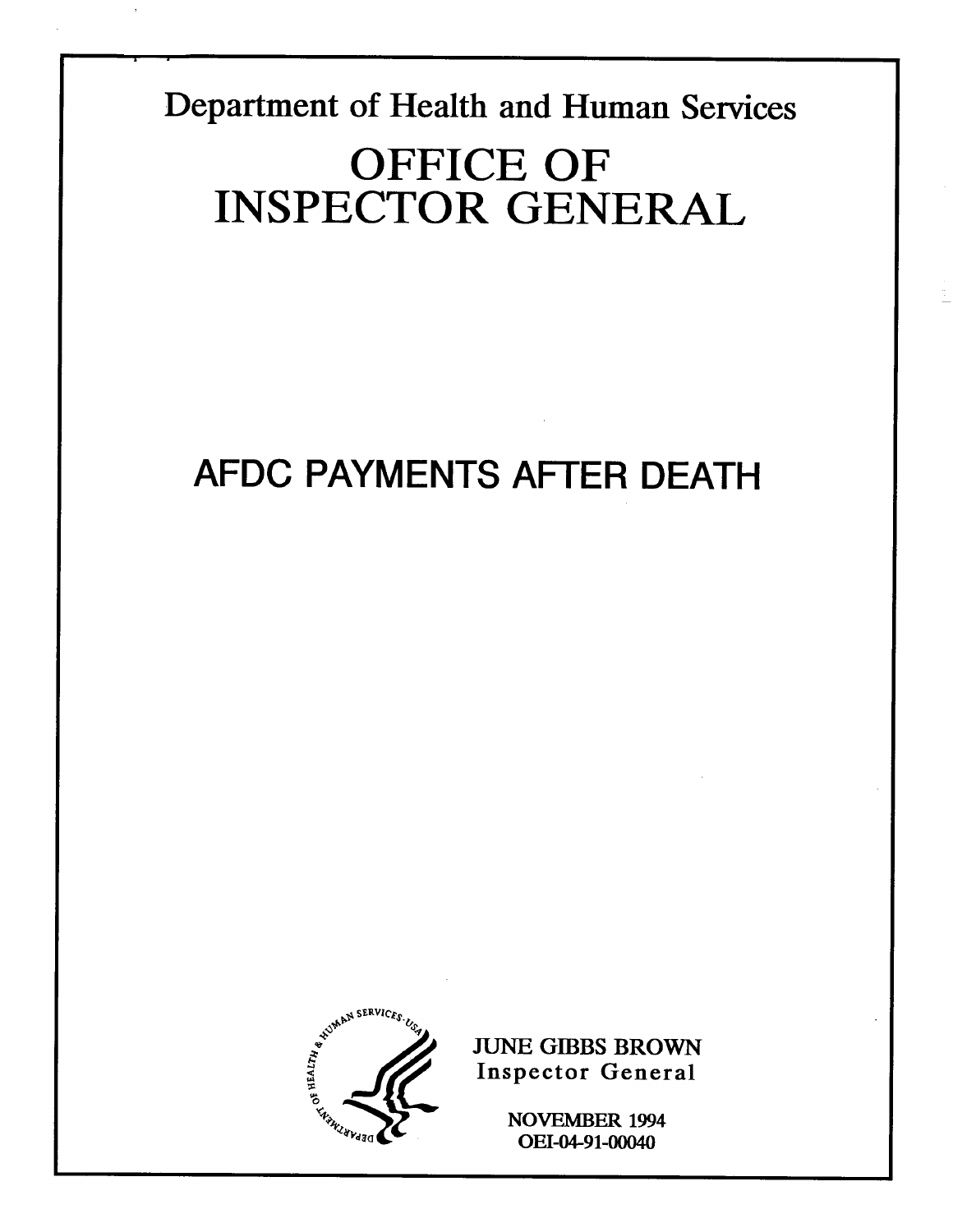## OFFICE OF INSPECTOR GENERAL

The mission of the Office of Inspector General (OIG), as mandated by Public Law 95-452, as amended, is to protect the integrity of the Department of Health and Human Services' (HHS) programs as well as the health and welfare of beneficiaries served by those programs. This statutory mission is carried out through a nationwide network of audits, investigations, and inspections conducted by three OIG operating components: the Office of Audit Services, the Office of Investigations, and the Office of Evaluation and Inspections. The OIG also informs the Secretary of HHS of program and management problems and recommends courses to correct them.

# OFFICE OF AUDIT SERVICE

The OIG's Office of Audit Services (OAS) provides all auditing services for HHS, either by conducting audits with its own audit resources or by overseeing audit work done by others. Audits examine the performance of HHS programs and/or its grantees and contractors in carrying out their respective responsibilities and are intended to provide independent assessments of HHS programs and operations in order to reduce waste, abuse, and mismanagement and to promote economy and efficiency throughout the Department.

# OFFICE OF INVESTIGATIONS

The OIG's Office of Investigations (OI) conducts criminal, civil, and administrative investigations of allegations of wrongdoing in HHS programs or to HHS beneficiaries and of unjust enrichment by providers. The investigative efforts of 01 lead to criminal convictions administrative sanctions, or civil money penalties. The 01 also oversees State Medicaid fraud control units which investigate and prosecute fraud and patient abuse in the Medicaid program.

# OFFICE OF EVALUATION AND INSPECTIONS

The DIG's Office of Evaluation and Inspections (DEI) conducts short-term management and program evaluations (called inspections) that focus on issues of concern to the Department the Congress, and the public. The findings and recommendations contained in these inspection reports generate rapid, accurate, and up-to-date information on the efficiency, vulnerability, and effectiveness of departmental programs.

OEI's Atlanta Regional Office prepared this report under the direction of Jesse J. Flowers, Regional Inspector General and Christopher Koehler, Deputy Regional Inspector General. Principal DEI staff included:

#### ATLANTA REGION HEADQUARTERS

Joe Townsel, Project Leader Wm. Mark Krushat, Sc.D. Betty Apt, Team Leader Linda Moscoe Jacqueline Andrews Ann O'Connor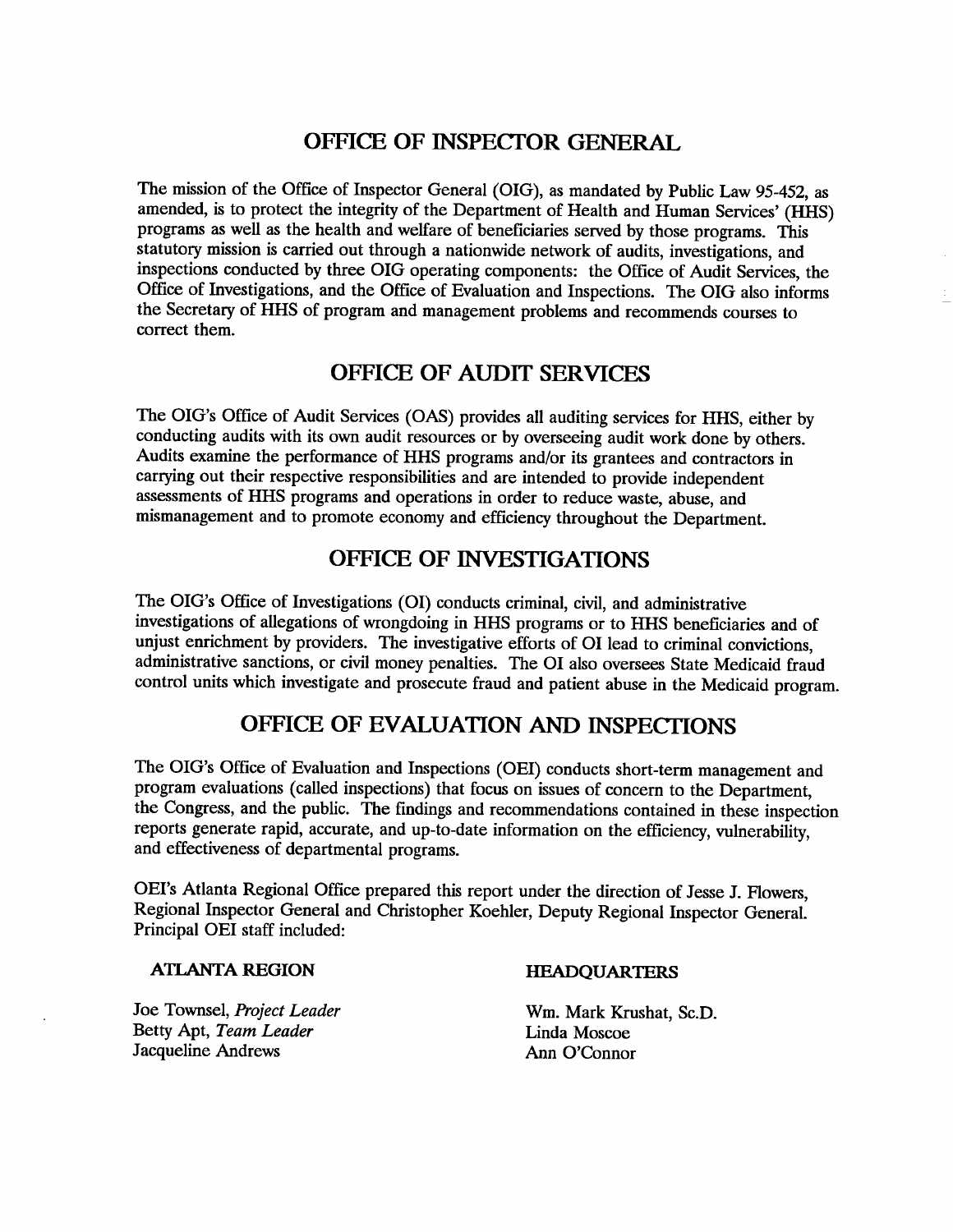#### PURPOSE

To determine if AFDC assistance is improperly paid on behalf of deceased persons.

#### **BACKGROUND**

Responding to Congressional concern, in 1988 the General Accounting Office (GAD) reviewed the possibilty that public assistance benefits might be improperly continued after a recipient's death. The GAO concluded that Aid to Families with Dependent Children (AFDC) and other public assistance may have continued for up to  $2$  years or more after the death of some recipients.

#### **METHODOLOGY**

To determine if States were stil issuing AFDC benefits after death, we analyzed a probe sample of 54 cases with dates of death in 1992. We identified the 54 cases by matching Social Security numbers for State public assistance cases with numbers that Social Security Administration files showed to have been assigned to deceased persons. We then matched the date of death for sample cases with the date that States terminated public assistance.

#### FINDING

#### NO AFDC ASSISTANCE WAS PAID ON BEHALF OF DECEASED PERSONS IN **OUR PROBE SAMPLE**

None of the deceased persons in our probe sample were receiving AFDC at the time of their death. Therefore, no improper AFDC payments were made.

#### **CONCLUSION**

Based on our limited analysis of a probe sample, we could not conclusively show whether or not public assistance payments were being made on behalf of deceased AFDC recipients. However, we believe the universe of AFDC recipient deaths is too small to warrant further review. We therefore closed our inspection.

i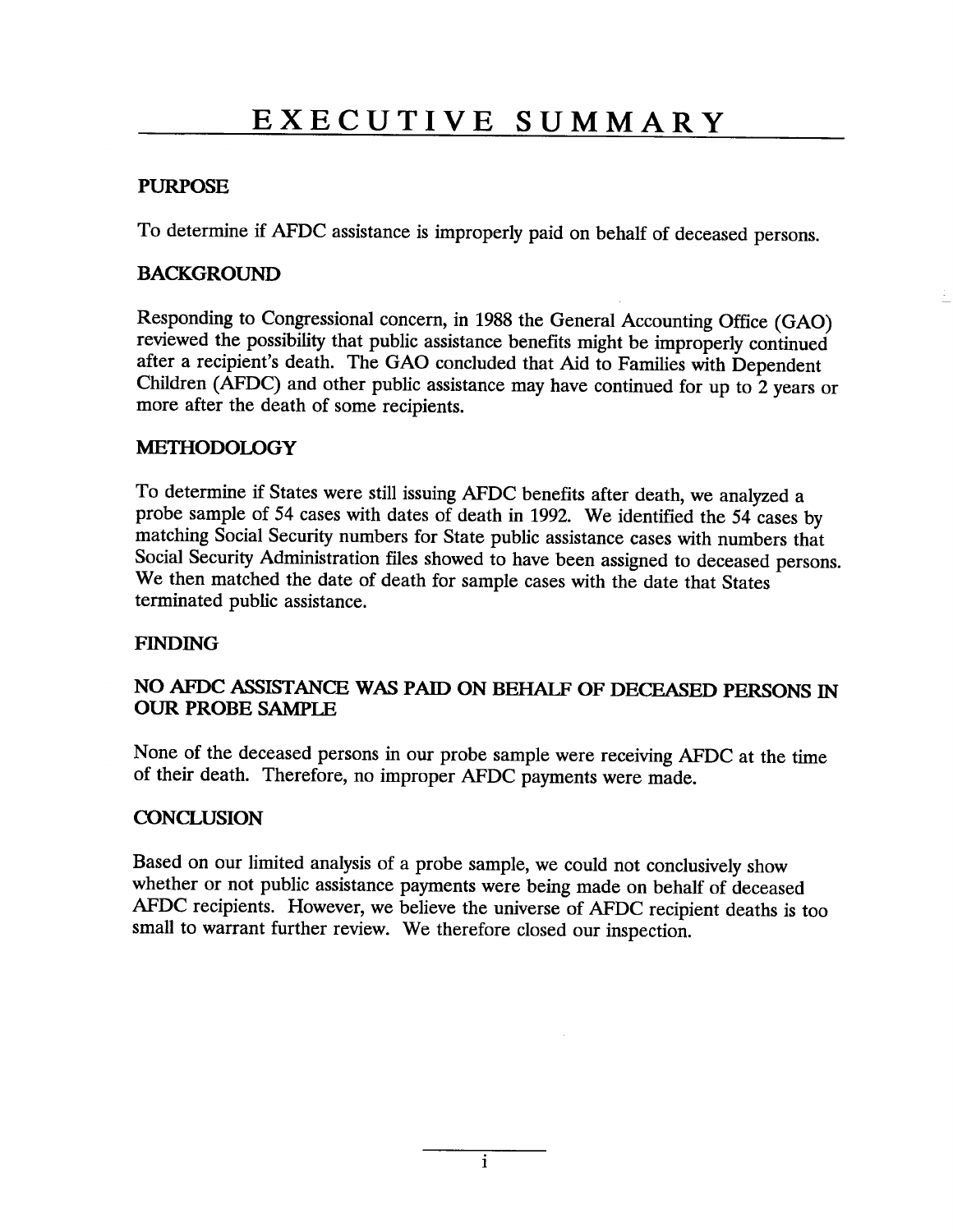# TABLE OF CONTENTS

| <b>EXECUTIVE SUMMARY</b>                                           | <b>PAGE</b> |
|--------------------------------------------------------------------|-------------|
|                                                                    |             |
| <b>FINDING</b>                                                     |             |
| • No AFDC Payments Made to Deceased Persons in Our Probe Sample  3 |             |
|                                                                    |             |

 $\bar{z}$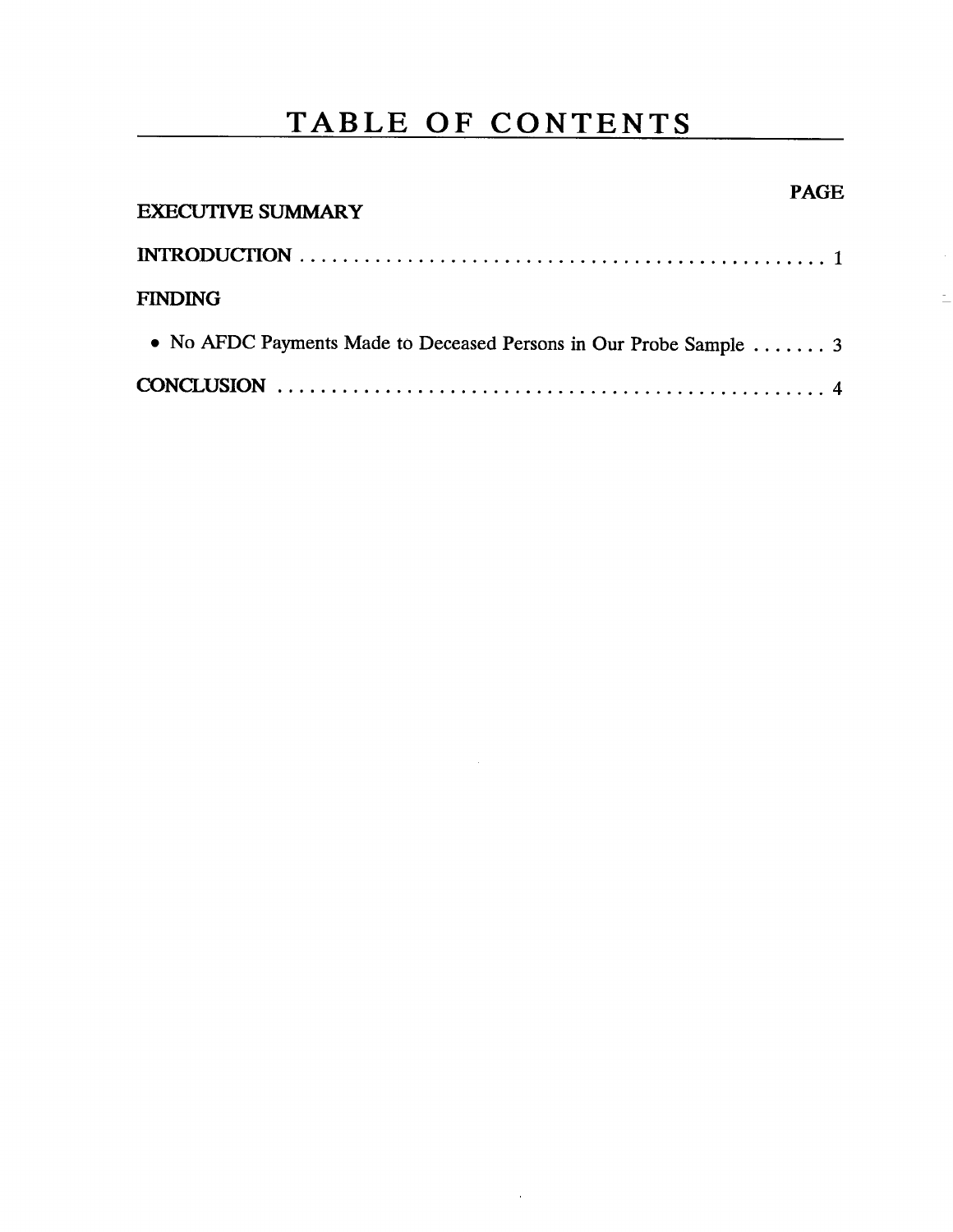## PURPOSE

To determine if AFDC assistance is improperly paid on behalf of deceased persons.

### **BACKGROUND**

During the 1980s, Congress became concerned that federally-funded public assistance benefits may be improperly continued after a recipient's death. In 1988, Congress asked the General Accounting Office (GAO) to determine if federally-funded benefits were paid on behalf of deceased recipients. GAO concluded that Aid to Families with Dependent Children (AFDC), Food Stamps, and General Assistance may have continued for up to 2 years or more after the death of some recipients. That finding was based on a review of 229 cases in Maryland, Pennsylvania, and the District of Columbia. Although GAO was unable to get complete information on the majority of sampled cases, the agency estimated that about \$72,000 in public assistance benefits were paid after recorded dates of death of sampled recipients.

Of the three public assistance programs GAO reviewed, AFDC is the only one financed and managed by the Department of Health and Human Services (HHS). Medicaid was not included in the GAO review, but it is also a federally-funded assistance program. Both AFDC and Medicaid are funded jointly by HHS and States.

AFDC agencies are responsible for terminating benefits to any recipient who dies. Local caseworkers normally become aware of a death through sources such as funeral directors and surviving family members. If, however, a death of a recipient does not become known to local AFDC agencies, improper AFDC benefits would likely continue.

States currently match public assistance records with some Social Security Administration (SSA) files, such as the Number Identification file. However, a match is not made with SSA death records because of an SSA agreement with many States prohibiting redisclosure of death information those States provide SSA. States are required to verify applicants' Social Security numbers (SSNs) with SSA before issuing initial public assistance payments. After eligibilty is established, States submit SSNs to SSA every 6 months to verify Social Security benefits received by a public assistance recipient.

#### METHODOLOGY

To identify the number of deceased people to whom States potentially were stil issuing AFDC benefits, we first identified all States sending verification queries to SSA. Then, we randomly selected 12 States from that group of States. The 12 States submitted 1.5 milion recipient queries to SSA in November 1992. Of the 1.5 milion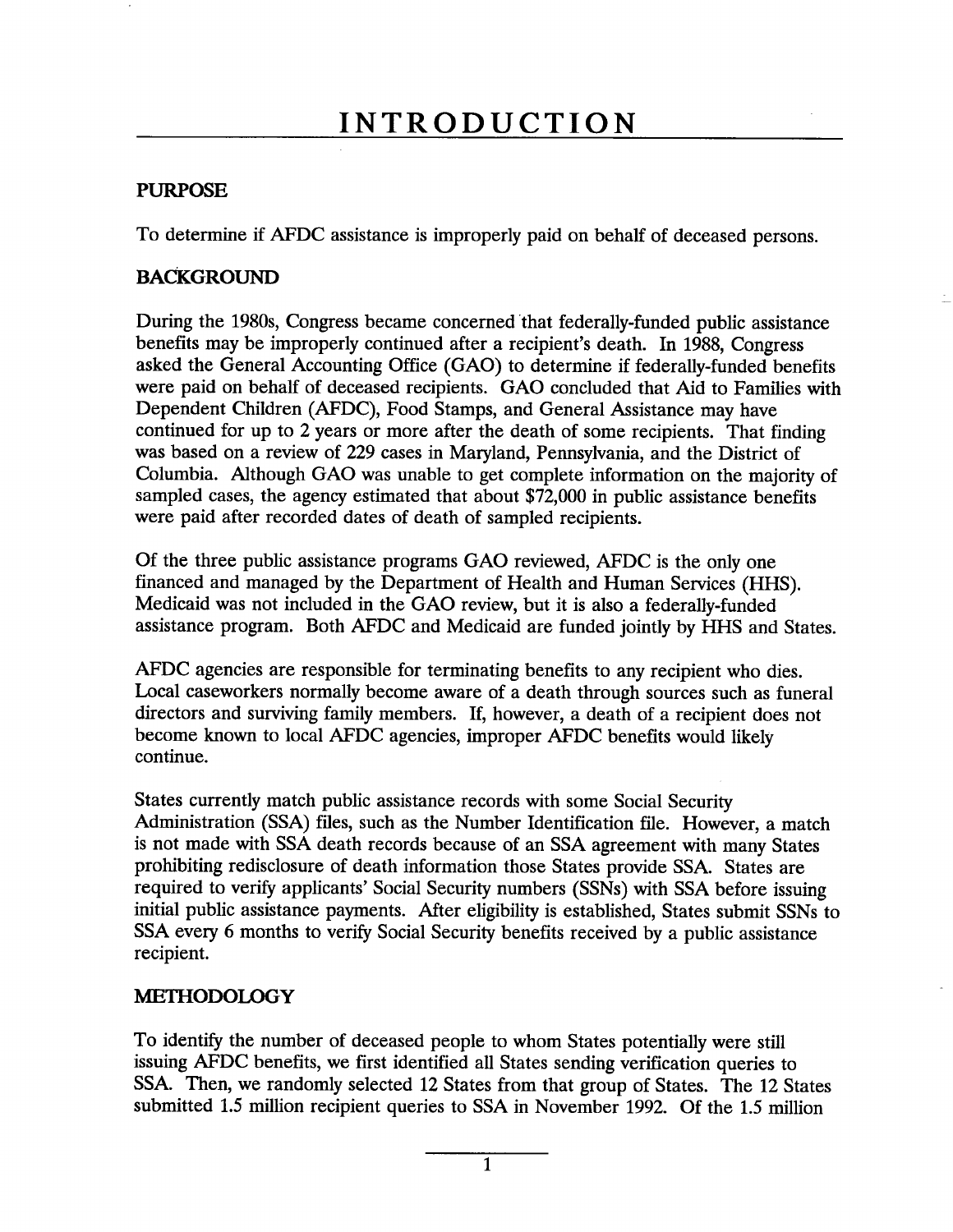queries, SSA identified 25,686 SSNs which had been assigned to persons shown in SSA's files to be deceased. SSA provided us the dates of death for those persons. We calculated the number of months between November 1992 and the reported dates of death for the 25 686 cases, and decided to initially focus on cases in which death occurred in August 1992. We selected this 3-month timeframe (August to November) assuming that within 3 months, State AFDC agencies should have taken administrative action to discontinue public assistance to the deceased individual. The subgroup of August death cases, from the 12 sample States, consisted of 5,620 cases.

To determine if AFDC payments were in fact being issued on behalf of deceased recipients, we conducted a probe sample of the 5 620 death cases. For the probe, we randomly selected 55 cases in 3 of the 12 sample States. The three States we selected were New Jersey (20 cases), California (20 cases), and Florida (15 cases--all the death cases identified in the State). We selected the three States based on the average volume of SSN queries they submitted during a 6-month period, from September 1991 through February 1992. Specifically, we selected New Jersey and Florida because they submitted the most queries, and California because it ranked near the middle of the 12 States. Those 3 States had a total of 2,381 death cases in August 1992.

We asked AFDC agencies in the three selected States to review their files and tell us what kind of assistance the deceased individuals had received and when that assistance was terminated. We reduced our probe sample from 55 to 54 cases because the New Jersey agency had no record of 1 case. We then matched the date of death with the date public assistance was terminated to ascertain if any improper payments were made.

We used the results of the probe sample to determine if a complete study was warranted. If our probe sample had shown improper AFDC payments were issued on behalf of deceased persons, we would have continued our analysis to determine the amount of benefits being paid improperly nationwide.

In addition to discussions with officials in New Jersey, California, and Florida, we interviewed officials in three other States and four local AFDC agencies about the potential for AFDC payments continuing after death, and how those deaths usually become known to AFDC agencies.

This inspection was conducted in accordance with the *Quality Standard for Inspections* issued by the President's Council on Integrity and Efficiency.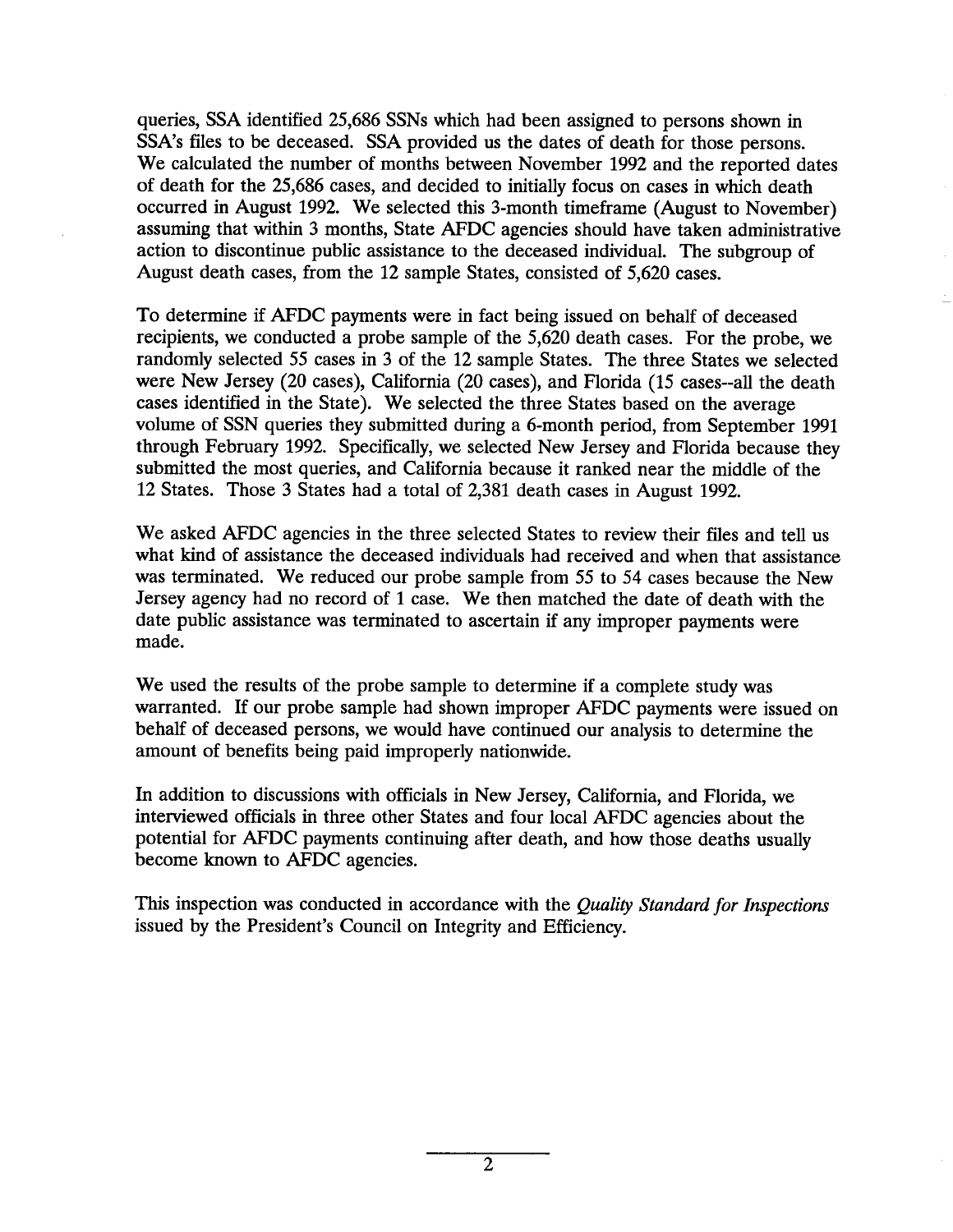### NO AFDC ASSISTANCE WAS PAID ON BEHALF OF ANY DECEASED PERSONS IN OUR PROBE SAMPLE

None of the 54 deceased persons in our probe sample were receiving AFDC at the time of their deaths. Although the computer match of State and SSA records included both young and old people who received public assistance, the vast majority of recipients in our sample of deceased recipients turned out to be of advanced age--not children or young parents who typically would receive AFDC. To illustrate, the average age of our sample members was 76. Only four people were under age 50 and their ages ranged from 32 to 41.

State and local officials we interviewed said the incidence of mortality among AFDC recipients is quite low. They said that when such deaths do occur, AFDC staff usually learn of the deaths timely. Therefore, payments rarely continue after the death. illustrate, survivors and funeral directors have an incentive to report deaths because some States pay burial benefits. Also, when an AFDC payee dies, survivors frequently report the death in order to have a new AFDC payee selected. The survivors assuming responsibilty for deceased recipients' children need the AFDC check issued in their names. Since banks and stores usually will not cash checks without identification, it is difficult for someone other than a payee to cash AFDC checks. Also, post offices sometimes return checks addressed to a deceased person. At least one State identifies deaths of AFDC recipients through periodic computer matches with its bureau of vital statistics.

It is true that State agencies did not close all 54 cases during the month of death. Ten were closed one or more months after death, one 12 months after death. Therefore it is possible that States could have continued some public assistance other than AFDC on behalf of some deceased persons. For example, prior to their deaths, all 54 deceased persons had received SSI-related Medicaid. Five of the 54 had also received food stamps. However, it is unlikely that States actually continued such benefits after the death of any of our probe sampled recipients.

First, the States closed all five food stamp cases during the month of death. Second Medicaid funds are spent only when claims for medical services are filed. Therefore, an agency's failure to close a Medicaid case during the month of death does not necessarily result in an overpayment.

3